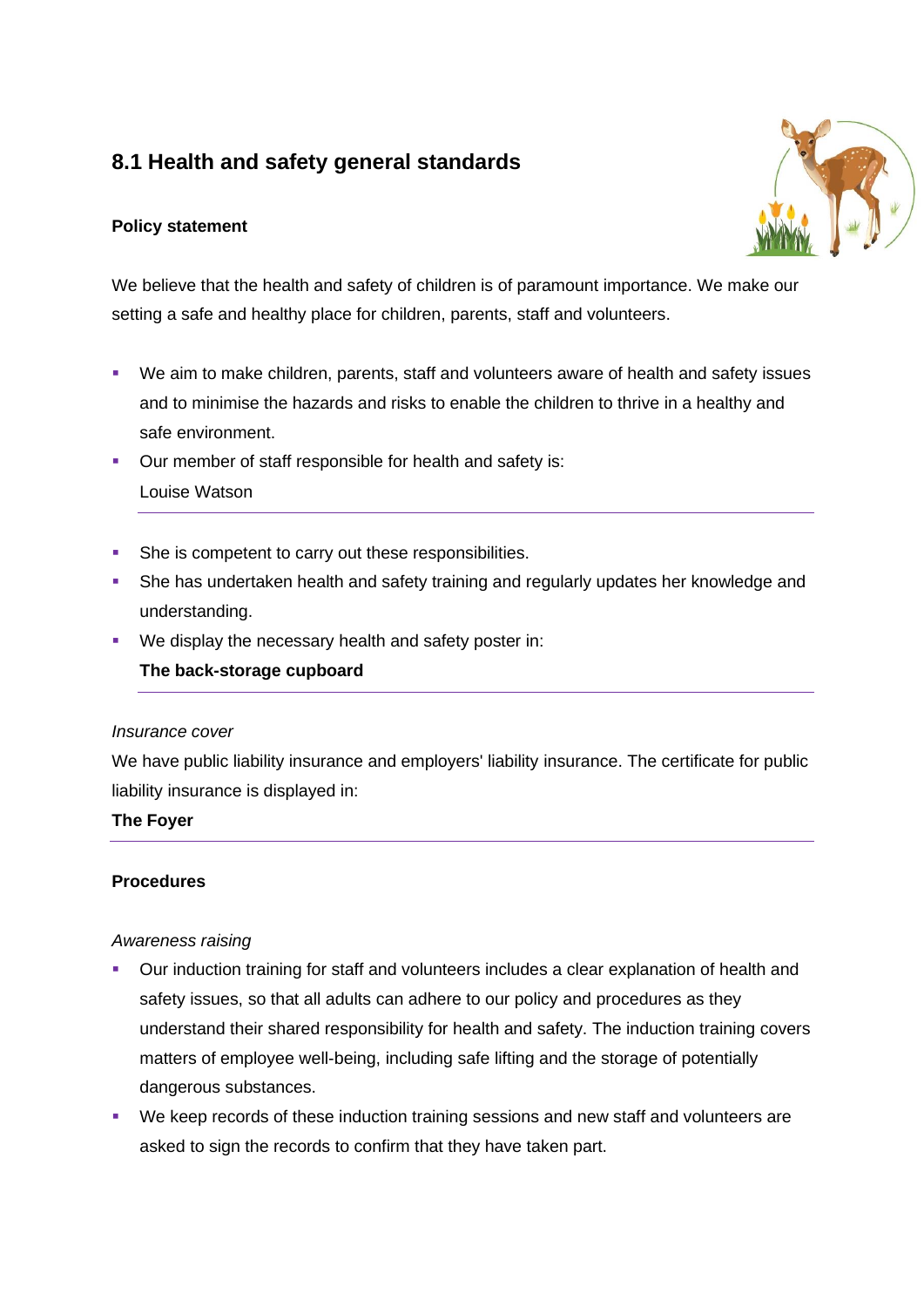- We explain health and safety issues to the parents of new children, so that they understand the part played by these issues in the daily life of the setting.
- **EXEDENT As necessary, health and safety training are included in the annual training plans of staff,** and health and safety is discussed regularly at our staff meetings.
- We operate a no-smoking policy.
- We make children aware of health and safety issues through discussions, planned activities and routines.

### *Windows*

- **EXECT** Low level windows are made from materials that prevent accidental breakage or we ensure that they are made safe.
- We ensure that windows are protected from accidental breakage or vandalism from people outside the building.
- Our windows above the ground floor are secured so that children cannot climb through them.
- We ensure that any blind cords are secured safely and do not pose a strangulation risk for young children.

#### *Doors*

▪ We take precautions to prevent children's fingers from being trapped in doors.

### *Floors and walkways*

- **EXTER 10** All our floor surfaces are checked daily to ensure they are clean and not uneven, wet or damaged. Any wet spills are mopped up immediately.
- Walkways and stairs are left clear and uncluttered.
- Stair gates are in place at the foot and top of the stairs.

### *Electrical/gas equipment*

- We ensure that all electrical/gas equipment conforms to safety requirements and is checked regularly.
- Our boiler/electrical switch gear/meter cupboard is not accessible to the children.
- **EXTER** Fires, heaters, wires and leads are properly guarded, and we teach the children not to touch them.
- We check storage heaters daily to make sure they are not covered.
- **•** There are sufficient sockets in our setting to prevent overloading.
- We switch electrical devices off from the plug after use.
- We ensure that the temperature of hot water is controlled to prevent scalds.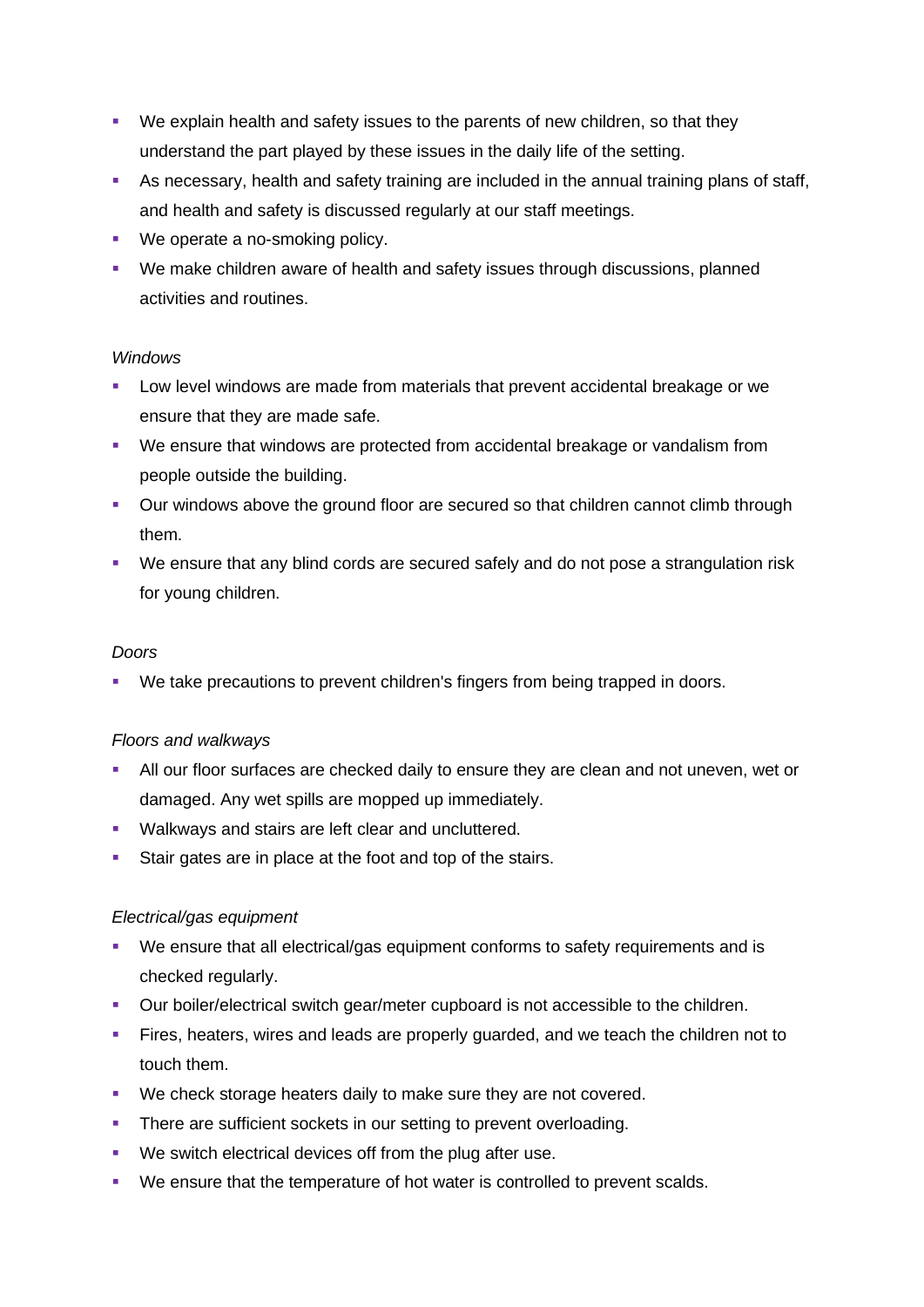**EXECT** Lighting and ventilation is adequate in all areas of our setting, including storage areas.

### *Storage*

- All our resources and materials, which are used by the children, are stored safely.
- **EXECT** All our equipment and resources are stored or stacked safely to prevent them accidentally falling or collapsing.

### *Outdoor area*

- Our outdoor area is securely fenced. All gates and fences are childproof and safe.
- **•** Our outdoor area is checked for safety and cleared of rubbish, animal droppings and any other unsafe items before it is used.
- Adults and children are alerted to the dangers of poisonous plants, herbicides and pesticides.
- We leave receptacles upturned to prevent collection of rainwater. Where water can form a pool on equipment, it is emptied and cleaned before children start playing outside.
- Our outdoor sand pit is covered when not in use and is cleaned regularly.
- We check that children are suitably attired for the weather conditions and type of outdoor activities; ensuring that sun cream is applied, and hats are worn during the summer months.
- We supervise outdoor activities always; and particularly children on climbing equipment.

### *Hygiene*

- We seek information from the Public Health England to ensure that we keep up-to-date with the latest recommendations.
- **Our daily routines encourage the children to learn about personal hygiene.**
- We have a daily cleaning routine for the setting, which includes the play room(s), kitchen, rest area, toilets and nappy changing areas. Children do not have unsupervised access to the kitchen.
- We have a schedule for cleaning resources and equipment, dressing-up clothes and furnishings.
- **•** The toilet area has a high standard of hygiene, including hand washing and drying facilities and disposal facilities for nappies.
- We implement good hygiene practices by:
	- **-** cleaning tables between activities;
	- **-** cleaning and checking toilets regularly;
	- **-** wearing protective clothing such as aprons and disposable gloves as appropriate;
	- **-** providing sets of clean clothes;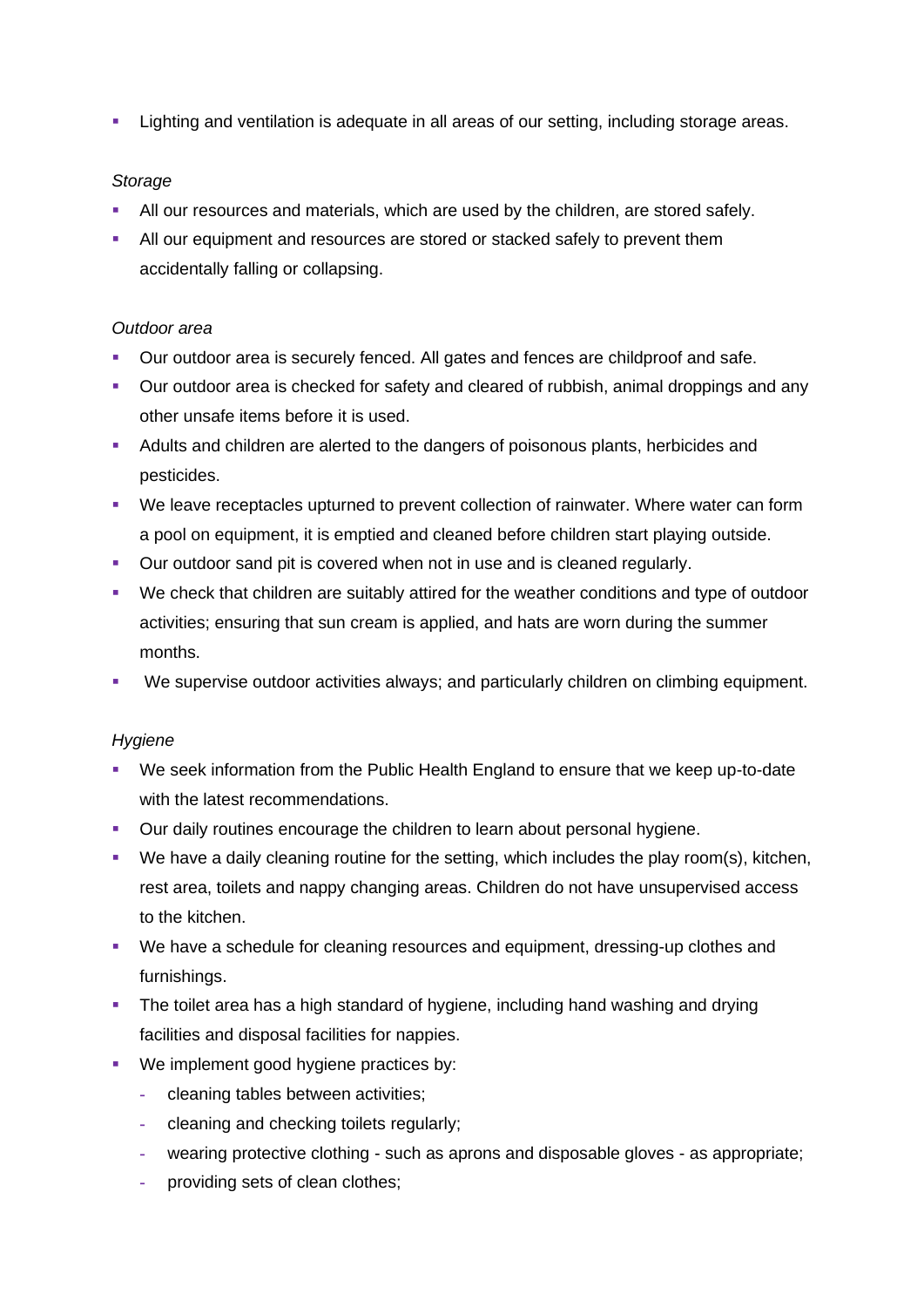**-** providing tissues and wipes; and

### *Activities, resources and repairs*

- Before purchase or loan, we check equipment and resources to ensure that they are safe for the ages and stages of the children currently attending the setting.
- We keep a full inventory of all items in the setting for audit and insurance purposes.
- **•** The layout of our play equipment allows adults and children to move safely and freely between activities.
- **E** All our equipment is regularly checked for cleanliness and safety, and any dangerous items are repaired or discarded.
- We make safe and separate from general use any areas that are unsafe because of repair is needed.
- All our materials, including paint and glue, are non-toxic.
- We ensure that sand is clean and suitable for children's play.
- **Physical play is constantly supervised.**
- We teach children to handle and store tools safely.
- We check children who are sleeping at regular intervals of at least every ten minutes. This is recorded with the times checked and the initials of the person undertaking the check.
- **.** If children fall asleep in-situ, it may be necessary to move or wake them to make sure they are comfortable.
- Children learn about health, safety and personal hygiene through the activities we provide and the routines we follow.
- **Any faulty equipment is removed from use and is repaired. If it cannot be repaired, it is** discarded. Large pieces of equipment are discarded only with the consent of the manager and the management team.

### *Jewellery and accessories*

- **•** Our staff do not wear jewellery or fashion accessories, such as belts or high heels, that may pose a danger to themselves or children.
- **Parents must ensure that any jewellery worn by children poses no danger; particularly** earrings which may get pulled, bracelets which can get caught when climbing or necklaces that may pose a risk of strangulation.
- We ensure that hair accessories are removed before children sleep or rest.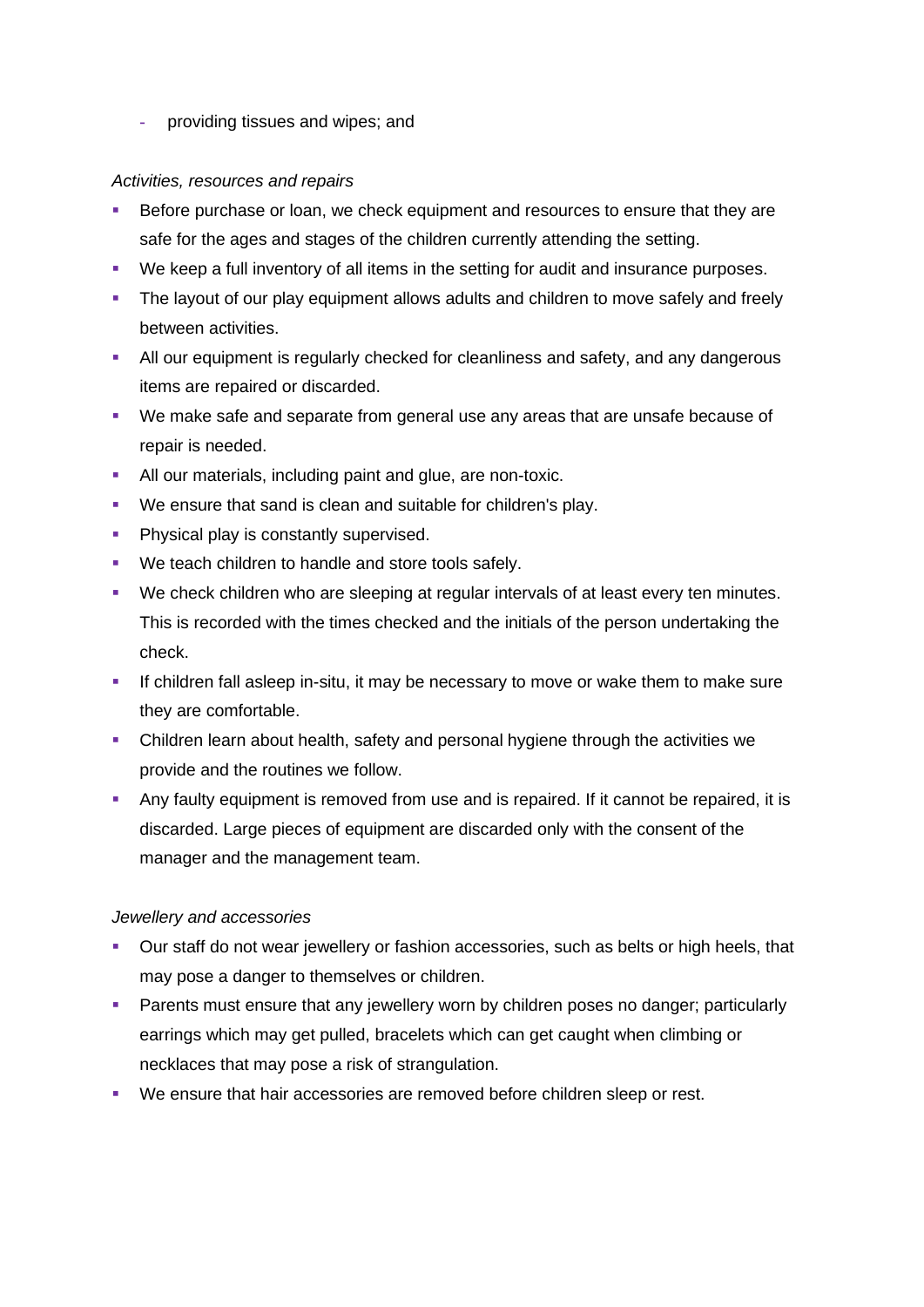### *Safety of adults*

- We ensure that adults are provided with guidance about the safe storage, movement, lifting and erection of large pieces of equipment.
- We provide safe equipment for adults to use when they need to reach up to store equipment or to change light bulbs.
- We ensure that all warning signs are clear and in appropriate languages.
- We ensure that adults do not remain in the building on their own.
- We record the sickness of staff and their involvement in accidents. The records are reviewed termly to identify any issues that need to be addressed.

### *Control of substances hazardous to health*

- Our staff implement the current guidelines of the *Control of Substances Hazardous to Health Regulations (COSHH)*.
- We keep a record of all substances that may be hazardous to health such as cleaning chemicals, or gardening chemicals if used and where they are stored.
- **EXECT** Hazardous substances are stored safely away from the children.
- We carry out a risk assessment for all chemicals used in the setting. This states what the risks are and what to do if they have contact with eyes or skin or are ingested.
- We keep all cleaning chemicals in their original containers.
- We keep the chemicals used in the setting to the minimum to ensure health and hygiene is maintained. We do not use:
	- **-** bleach;
	- **-** anti-bacterial soap/hand wash, unless specifically advised during an infection outbreak such as Pandemic flu; or
	- **-** anti-bacterial cleaning agents, except in the toilets, nappy changing area and food preparation areas. Anti-bacterial spays are not used when children are nearby.
- **Environmental factors are considered when purchasing, using and disposing of** chemicals.
- All members of staff are vigilant and use chemicals safely.
- **Members of staff wear protective gloves when using cleaning chemicals.**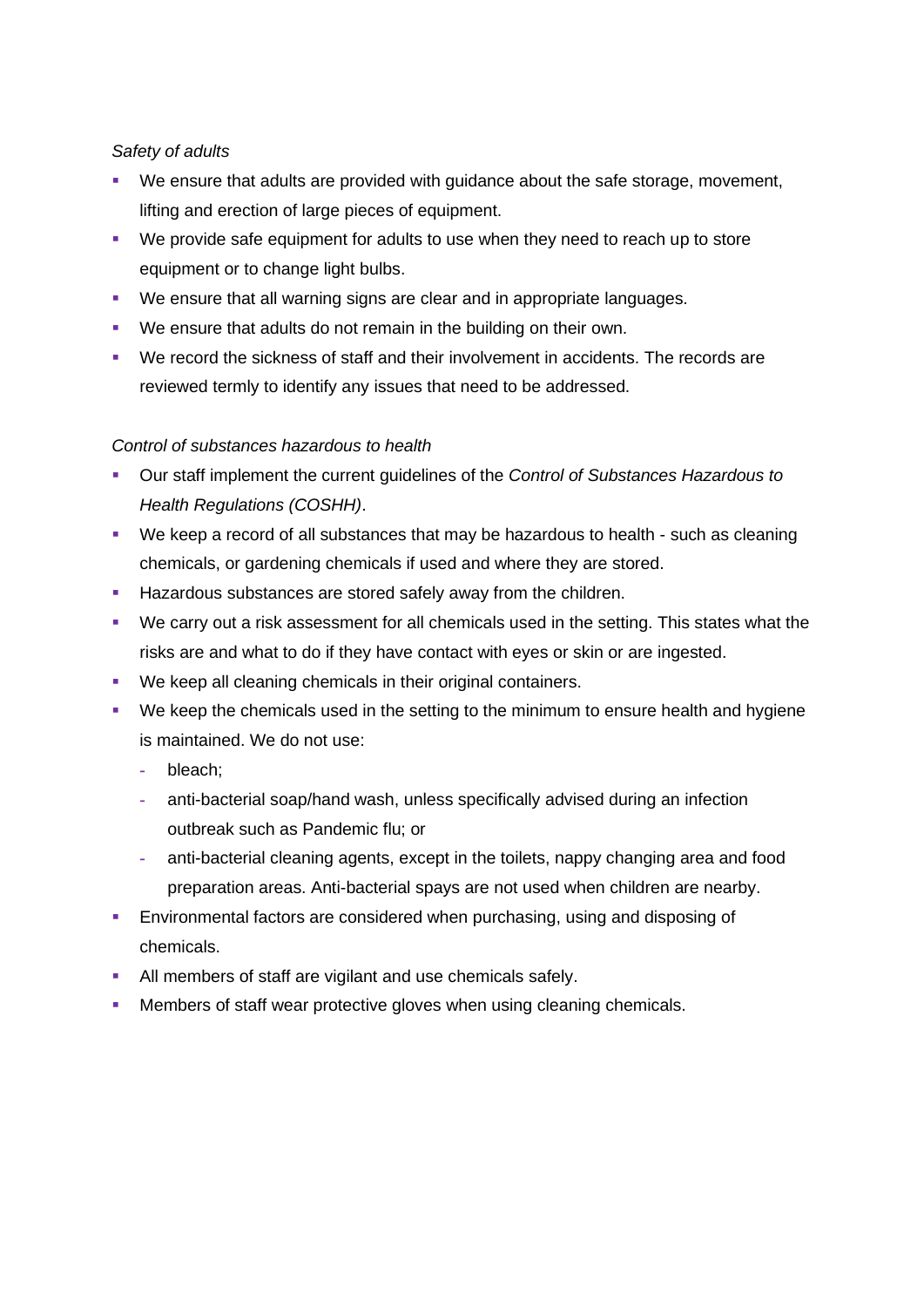# **8.2 Maintaining children's safety and security on premises**

# **Policy statement**



We maintain the highest possible security of our premises to ensure that each child is safely cared for during their time with us.

# **Procedures**

# *Children's personal safety*

- We ensure all employed staff have been checked for criminal records via an enhanced disclosure with children's barred list check through the Disclosure and Barring Service.
- **EXECUTE:** All children are supervised by adults always.
- Whenever children are on the premises at least two adults are present.
- We carry out risk assessments to ensure children are not made vulnerable within any part of our premises, nor by any activity.

# *Security*

- Systems are in place for the safe arrival and departure of children.
- **•** The times of the children's arrivals and departures are recorded.
- **•** The arrival and departure times of adults staff, volunteers and visitors are recorded.
- Our systems prevent unauthorised access to our premises.
- **Our systems prevent children from leaving our premises unnoticed.**
- We only allow access to visitors with prior appointments.
- Our staff check the identity of any person who is not known before they enter the premises.
- We keep front doors and gates locked shut always. Back doors are kept locked shut always where they may lead to a public or unsupervised area.
- **The personal possessions of staff and volunteers are stored in the kitchen during** sessions.
- **■** Minimal petty cash is kept on the premises.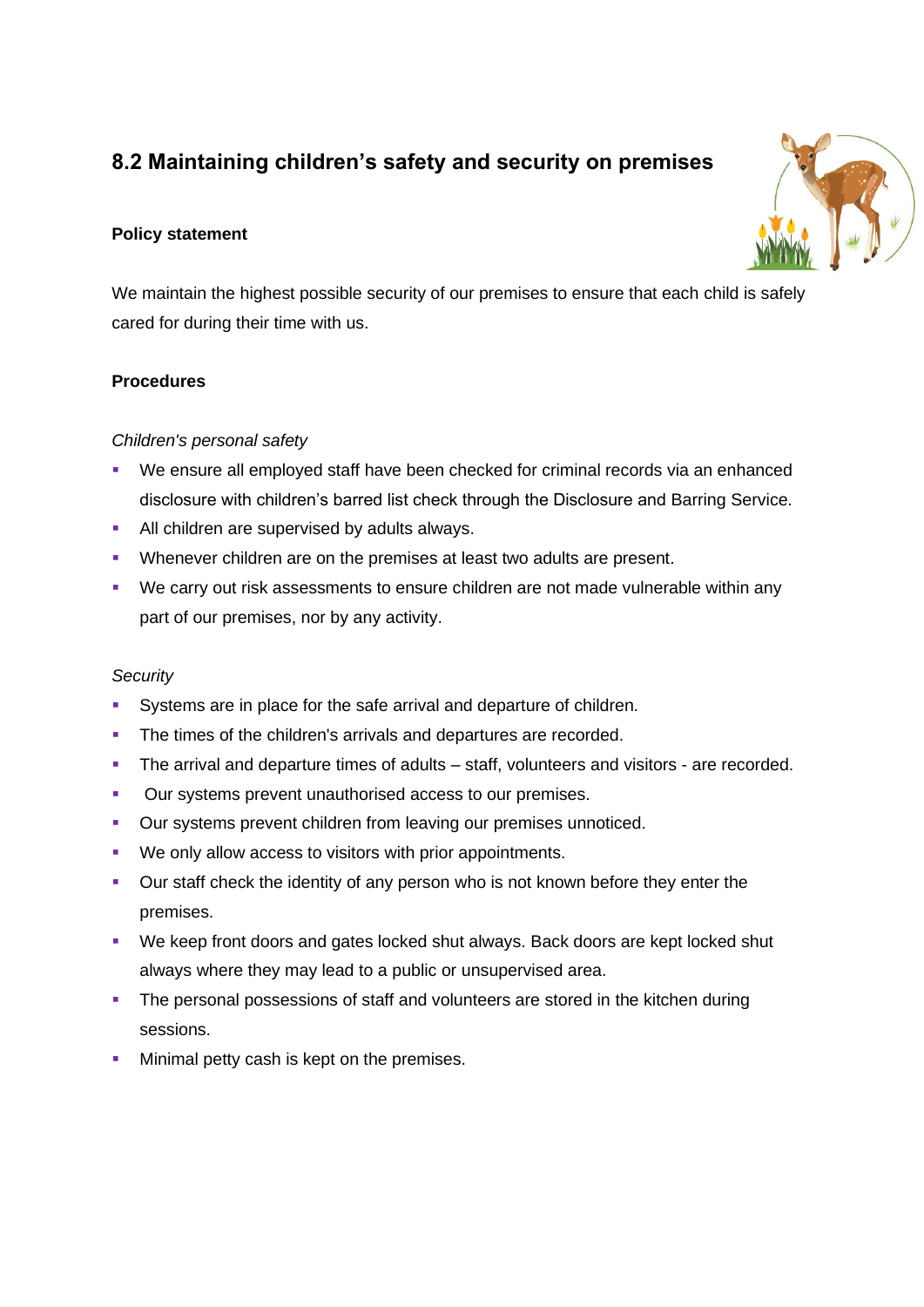# **8.3 Supervision of children on outings and visits**

# **Policy statement**



**During the Coronavirus outbreak, trips and outings are taken in groups of no more than 6 children and all social distancing measures are followed. Children should still have access to outdoor play and learning opportunities as normal.**

Children benefit from being taken outside of the premises on visits or trips to local parks, or other suitable venues, for activities which enhance their learning experiences. We ensure that there are procedures to keep children safe on outings; all staff and volunteers are aware of and follow the procedures as laid out below.

### **Procedures**

- **EXTENT All off-site activity has a clearly identified educational purpose with specific learning and** development outcomes.
- **•** There is a designated lead for each excursion who is clear about their responsibility as designated lead.
- We ask parents to sign a general consent on registration for their children to be taken out on local short outings as a part of the daily activities of the setting. This general consent details the venues used for daily activities.
- We assess the risks for each local venue used for daily activities, which is reviewed regularly.
- We always ask parents to sign specific consent forms before major outings; and the risks are assessed before the outing takes place.
- Our manager and all staff taking part in the outing sign off every risk assessment.
- **•** Children with allergies or other specific needs have a separate risk assessment completed i.e. child with allergies visiting a supermarket.
- **An excursion will not go ahead if concerns are raised about its viability at any point.**
- **Any written outing risk assessments are made available for parents to see.**
- Our adult to child ratio is high, normally one adult to two children, depending on their age, sensibility and the type of venue, as well as how it is to be reached.
- **A minimum of two staff accompany children on outings. Unless the whole setting is on an** outing, a minimum of two staff also remain behind with the rest of the children.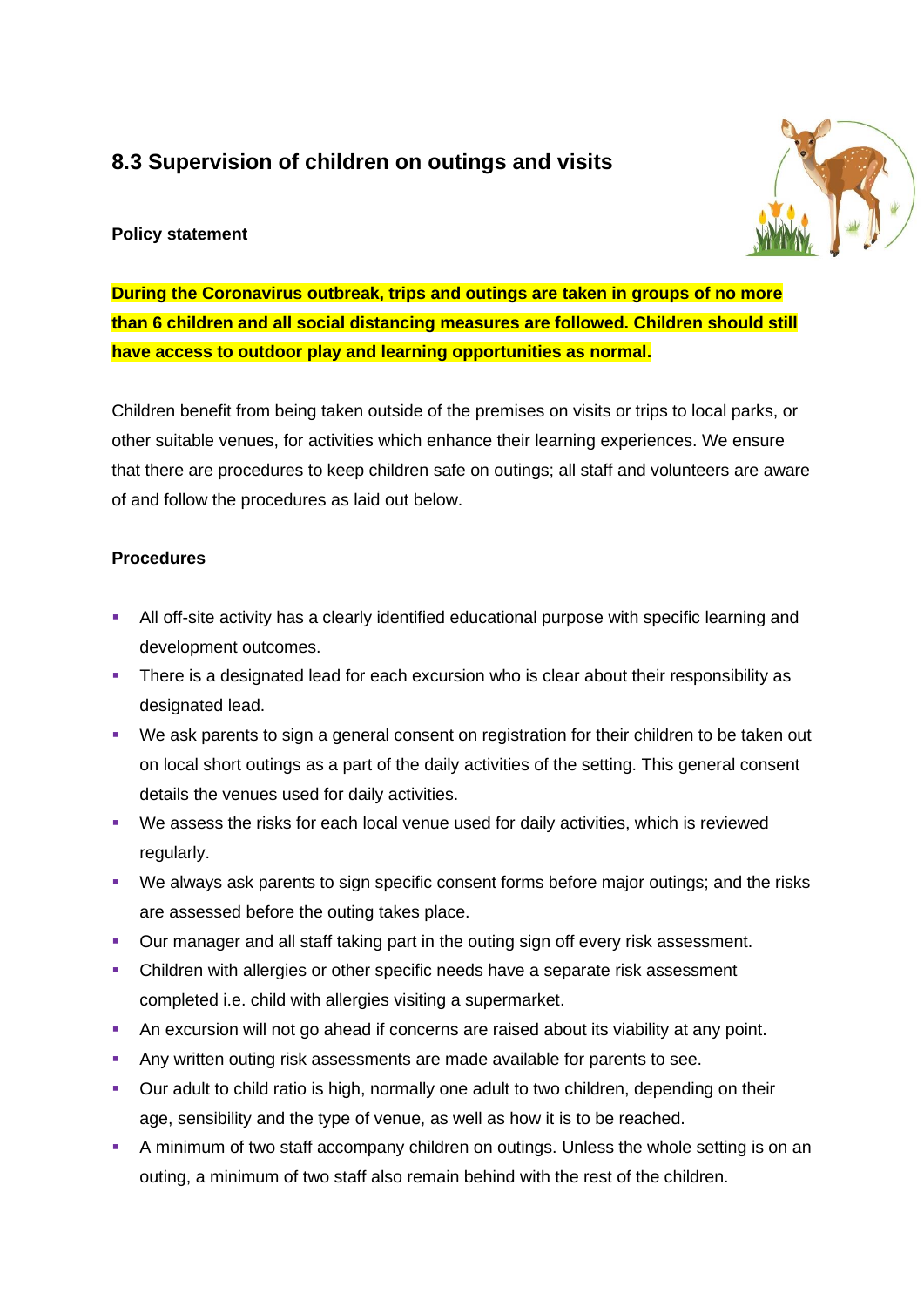- Named children are assigned to individual staff member to ensure that each child is well supervised, that no child goes astray and that there is no unauthorised access to children.
- **EXECT** Staff frequently count their designated children and ensure hands are held when on the street and crossing the road.
- **Parents who accompany us on outings are responsible for their own child only. Where** parents have undergone vetting with us as volunteers, they may be included in the adults to child ratio and have children allocated to them.
- Outings are recorded in an outings record book kept in the setting, stating:
	- **-** The date and time of the outing.
	- **-** The venue and mode of transport used.
	- **-** The names of the staff members assigned to each of the children.
	- **-** The time of return.
- We take a mobile phone on outings, as well as supplies of tissues, wipes, spare clothing and nappies, medicines required for individual children, a mini first aid kit, snacks and water. The amount of equipment will vary and be consistent with the venue and the number of children, as well as how long they will be out for. We apply sun cream to children as needed and ensure they are dressed appropriately for the type of outing and weather conditions.
- We take a list of children with us with contact numbers of parents/carers, as well as an accident book and a copy of our Missing Child Policy.
- We provide children with 'high viz' vests to wear that contain the name and setting telephone number – but not the name of the child.
- Records are kept of the vehicles used to transport children, with named drivers and appropriate insurance cover.
- We ensure that seat belts are worn whilst travelling in vehicles and that booster seats and child safety seats are used as appropriate to the age of the child.
- As a precaution, we ensure that children do not eat when travelling in vehicles.
- We ensure that contracted drivers are from reputable companies, do not have unsupervised access to the children and are not included in the ratios.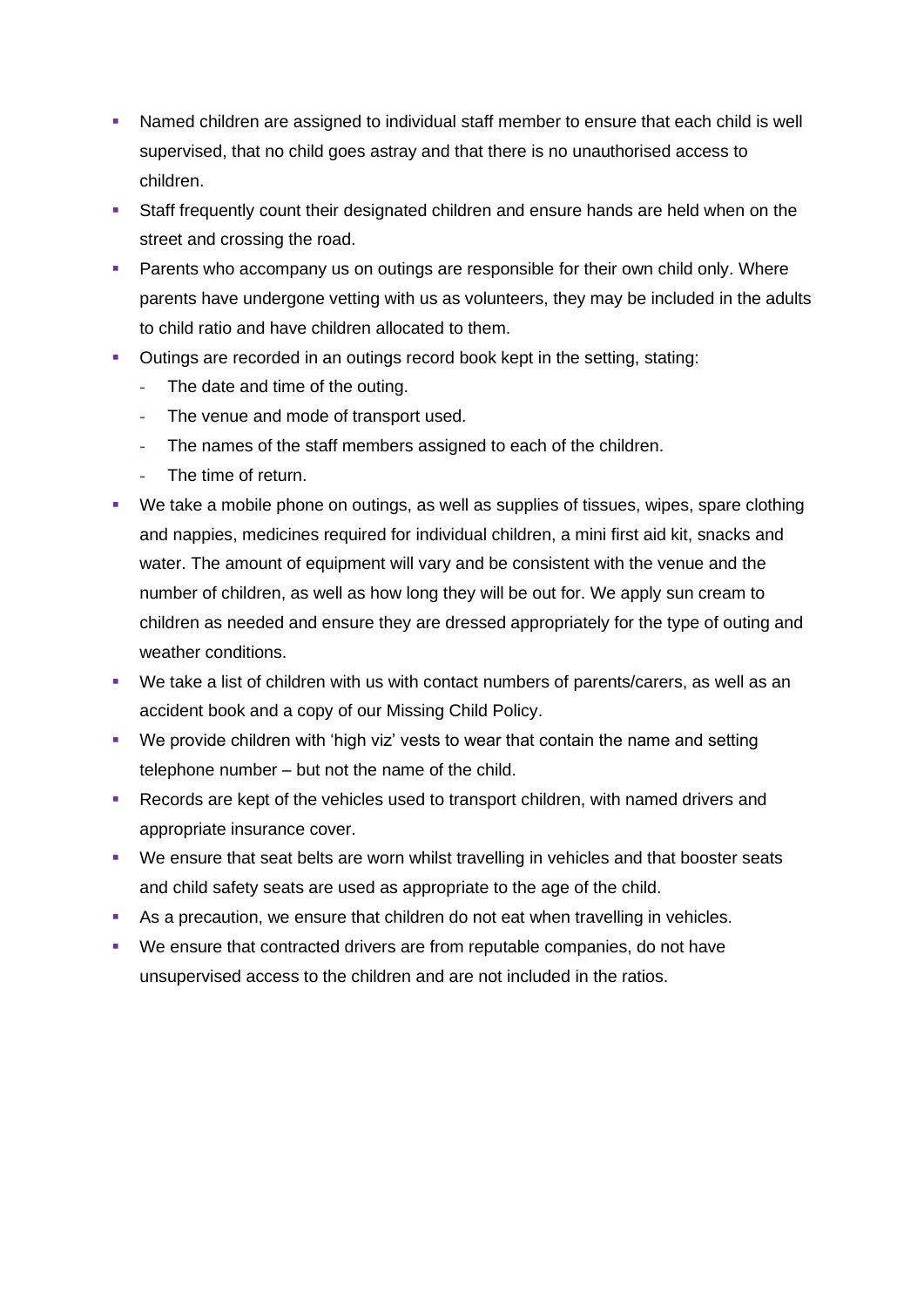# **8.4 Risk assessment**

# **Policy statement**



We believe that the health and safety of children is of paramount importance. We make our setting a safe and healthy place for children, parents, staff and volunteers by assessing and minimising the hazards and risks to enable the children to thrive in a healthy and safe environment.

Risk assessment means:

*Taking note of aspects of your workplace and activities that could cause harm, either to yourself or to others, and deciding what needs to be done to prevent that harm, making sure this is adhered to.*

The law does not require that all risk is eliminated, but that 'reasonable precaution' is taken. This is particularly important when balancing the need for children to be able to take appropriate risks through physically challenging play. Children need the opportunity to work out what is not safe and what they should do when faced with a risk.

Health and safety risk assessments inform procedures. Staff and parents should be involved in reviewing risk assessments and procedures – they are the ones with first-hand knowledge as to whether the control measures are effective – and they can give an informed view to help update procedures accordingly.

This policy is based on the five steps below:

- Identification of a risk: Where is it and what is it?
- Who is at risk: Childcare staff, children, parents, cooks, cleaners etc?
- **EXE** Assessment as to whether the level of a risk is high, medium, low. This considers both the likelihood of it happening, as well as the possible impact if it did.
- Control measures to reduce/eliminate risk: What will you need to do, or ensure others will do, to reduce that risk?
- Monitoring and review: How do you know if what you have said is working, or is thorough enough? If it is not working, it will need to be amended, or maybe there is a better solution.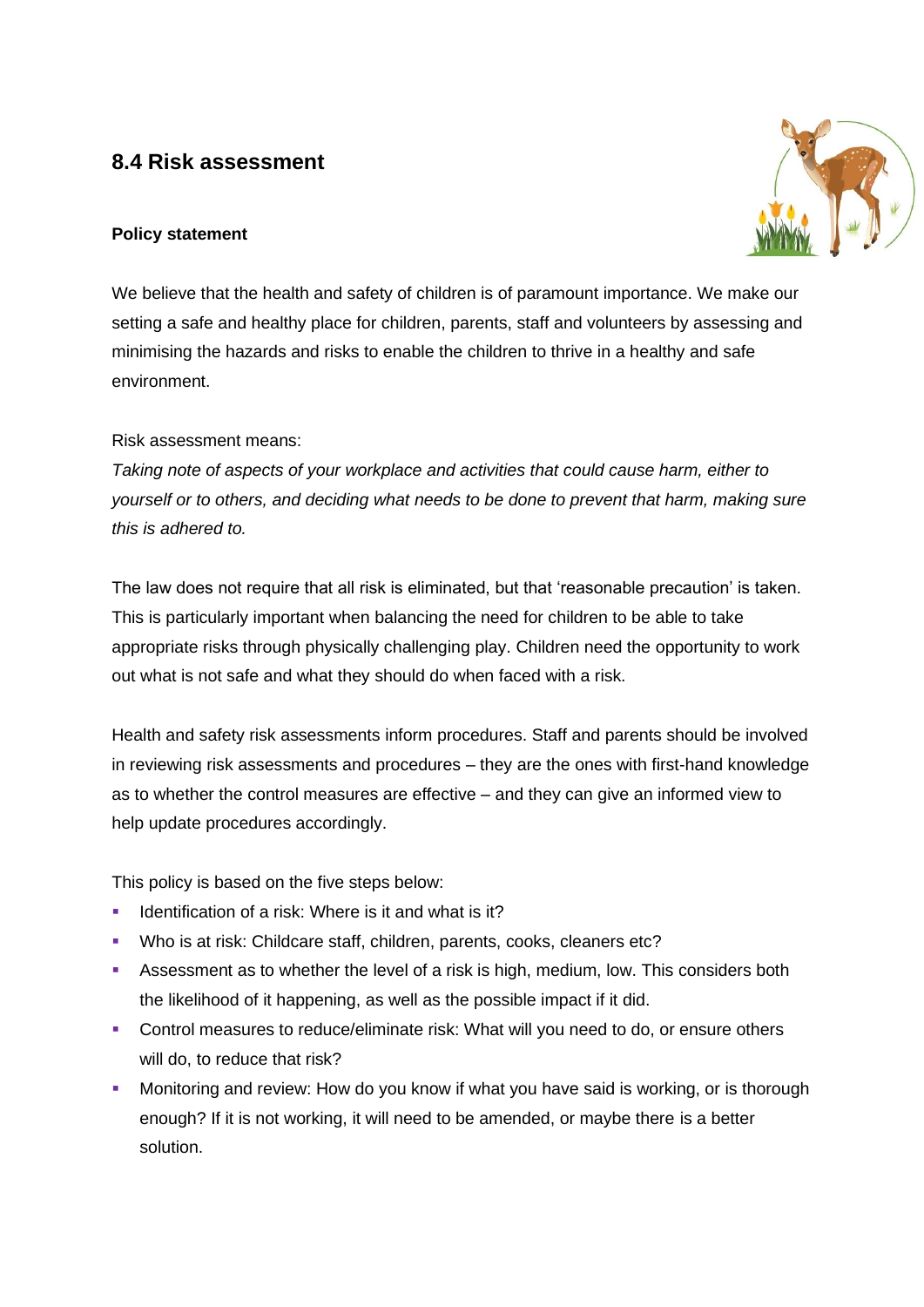### **Procedures**

- Our manager undertake training and ensure our staff and volunteers have adequate training in health and safety matters.
- A *Prioritised Place Risk Assessment* is used during the Coronavirus pandemic, for managing prioritised places, ensuring the safety and well-being of every child is paramount. The form can be used for groups or for individual children who may be vulnerable.
- Our risk assessment process covers adults and children and includes:
	- **-** determining where it is helpful to make some written risk assessments in relation to specific issues, to inform staff practice, and to demonstrate how we are managing risks if asked by parents and/or carers and inspectors;
	- **-** checking for and noting hazards and risks indoors and outside, in relation to our premises and activities;
	- **-** assessing the level of risk and who might be affected;
	- **-** deciding which areas need attention; and
	- **-** developing an action plan that specifies the action required, the time-scales for action, the person responsible for the action and any funding required.
- Where more than five staff and volunteers are employed, the risk assessment is written and is reviewed regularly.
- We maintain lists of health and safety issues, which are checked daily before the session begins, as well as those that are checked on a weekly and termly basis when a full risk assessment is carried out.
- **•** The village hall manager ensures that checks, such as electricity and gas safety checks, and any necessary work to the setting premises are carried out annually and records are kept.
- Our manager ensures that staff members carry out risk assessments that include relevant aspects of fire safety, food safety for all areas of the premises.
- Our manager ensures that staff members carry out risk assessments for work practice including:
	- **-** changing children;
	- **-** preparation and serving of food/drink for children;
	- **-** children with allergies;
	- **-** cooking activities with children;
	- **-** supervising outdoor play and indoor/outdoor climbing equipment;
	- **-** assessment use and storage of equipment for disabled children;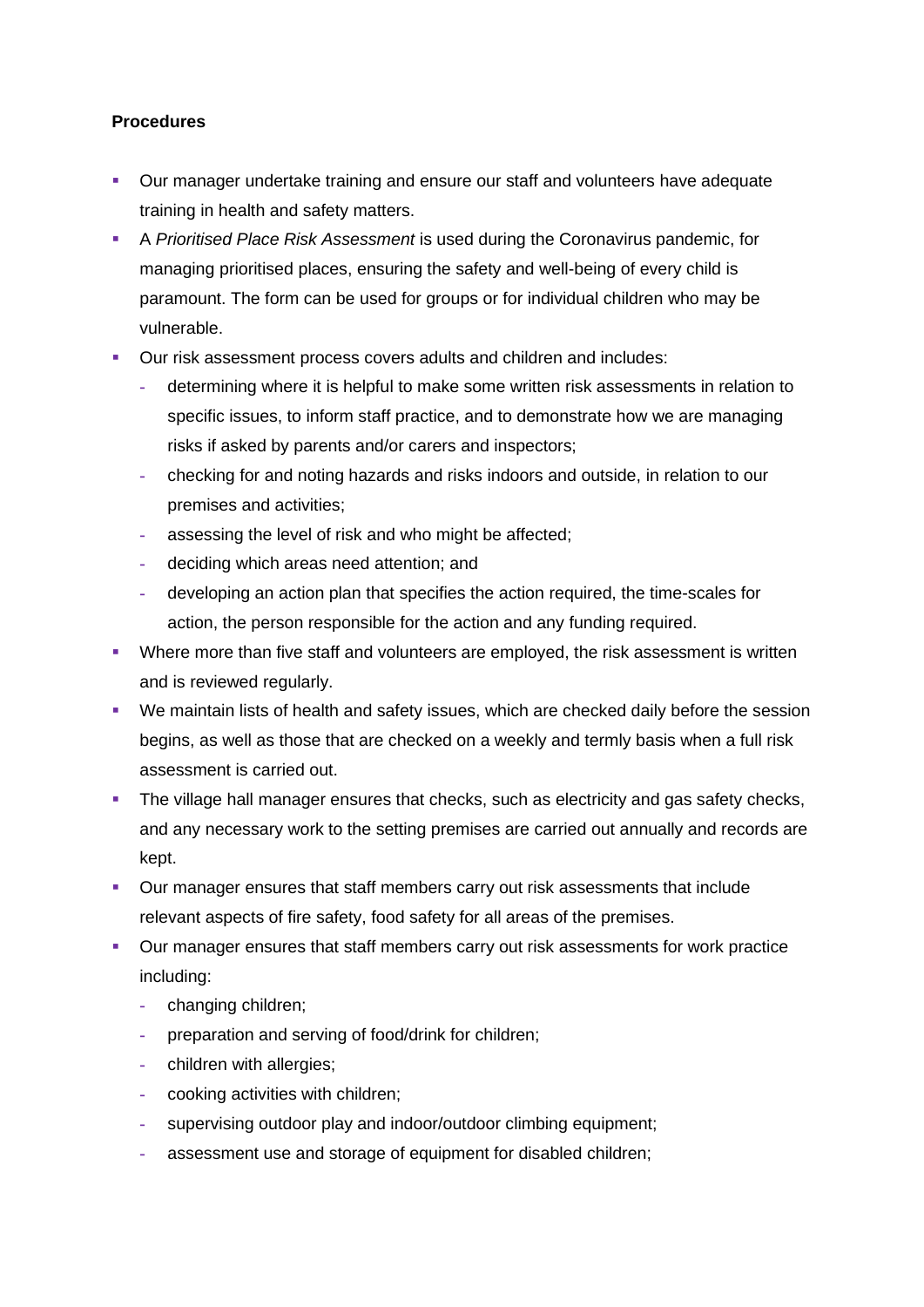- **-** the use and storage of substances which may be hazardous to health, such as cleaning chemicals;
- **-** visitors to the setting who are bring equipment or animals as part of children's learning experiences; and
- **-** following any incidents involving threats against staff or volunteers.
- Our manager ensures that staff members carry out risk assessments for off-site activities if required, including:
	- **-** children's outings (including use of public transport)
	- **-** forest school and beach school
	- **-** home visits; and
	- **-** other off-site duties such as attending meetings, banking etc.
- We take precautions to reduce the risks of exposure to Legionella (Legionnaires disease). Our manager ensure that we are familiar with the HSE guidance and risk assess accordingly.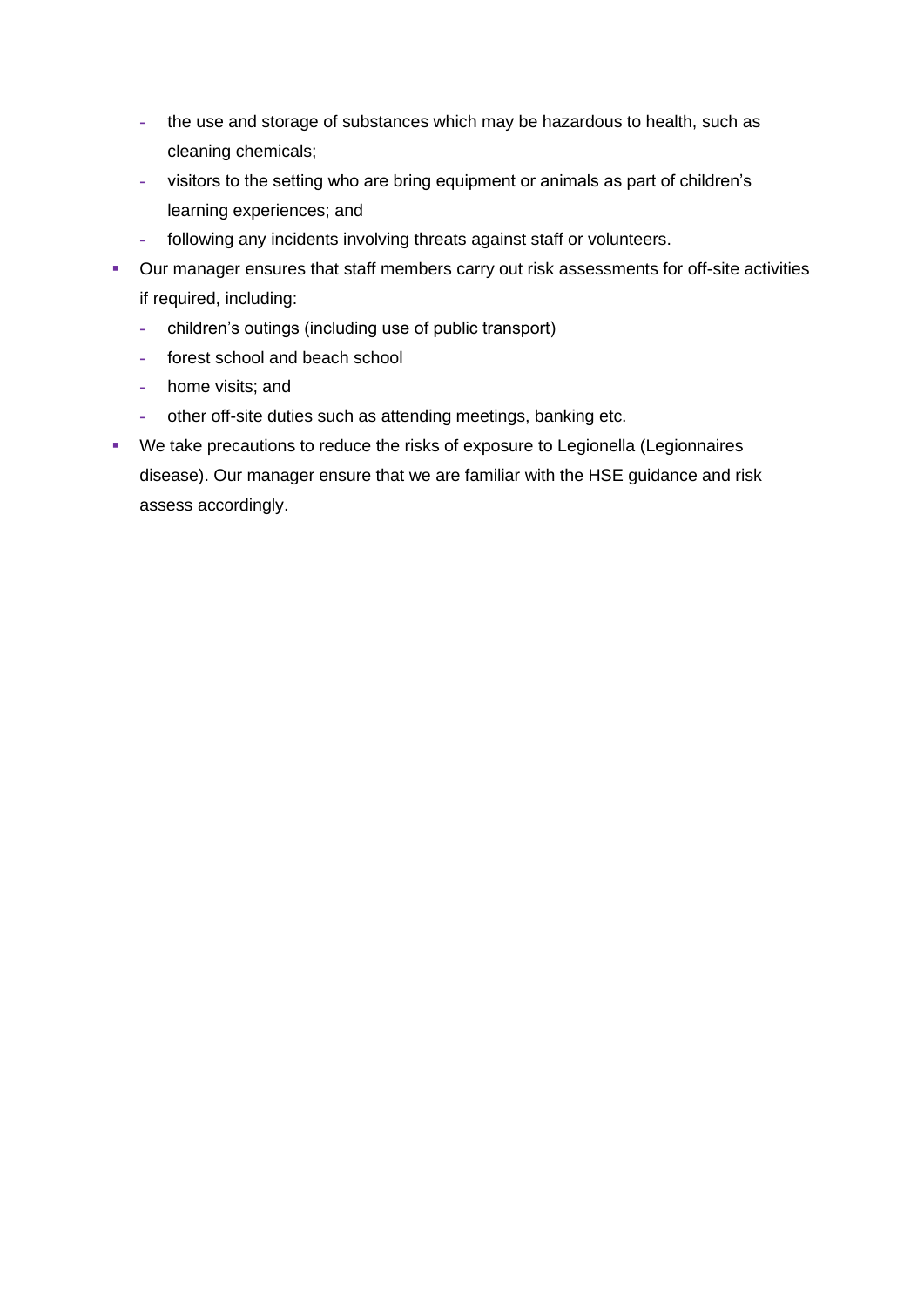# **8.5 Fire safety and emergency evacuation**

### **Policy statement**



We ensure the highest possible standard of fire precautions are in place. The village hall committee, person in charge and our staff are familiar with the current legal requirements. Where necessary we seek the advice of a competent person, such as our Fire Officer or Fire Safety Consultant. A Fire Safety Log Book is used to record the findings of risk assessment, any actions taken or incidents that have occurred and our fire drills. Downloadable Fire Safety Log Books are widely available free of charge on line. We ensure our policy is in line with the procedures specific to our building, making reasonable adjustments as required.

### **Procedures**

### *Fire safety risk assessment*

- **EXEDENT The basis of fire safety is risk assessment, carried out by a 'competent person'.**
- **•** The manager has received training in fire safety sufficient to be competent to carry out the risk assessment; this will be written where there are more than five staff and will follow the Government guidance Fire Safety Risk Assessment - Educational Premises (HMG 2006).
	- **-** Our fire safety risk assessment focuses on the following for each area of the setting:
	- **-** Electrical plugs, wires and sockets.
	- **-** Electrical items.
	- **-** Gas boilers.
	- **-** Cookers.
	- **-** Matches.
	- **-** Flammable materials including furniture, furnishings, paper etc.
	- **-** Flammable chemicals.
	- **-** Means of escape.
	- **-** Anything else identified.
- Where we rent premises, we will ensure that we have a copy of the fire safety risk assessment that applies to the building and that we contribute to regular reviews.

*Fire safety precautions taken*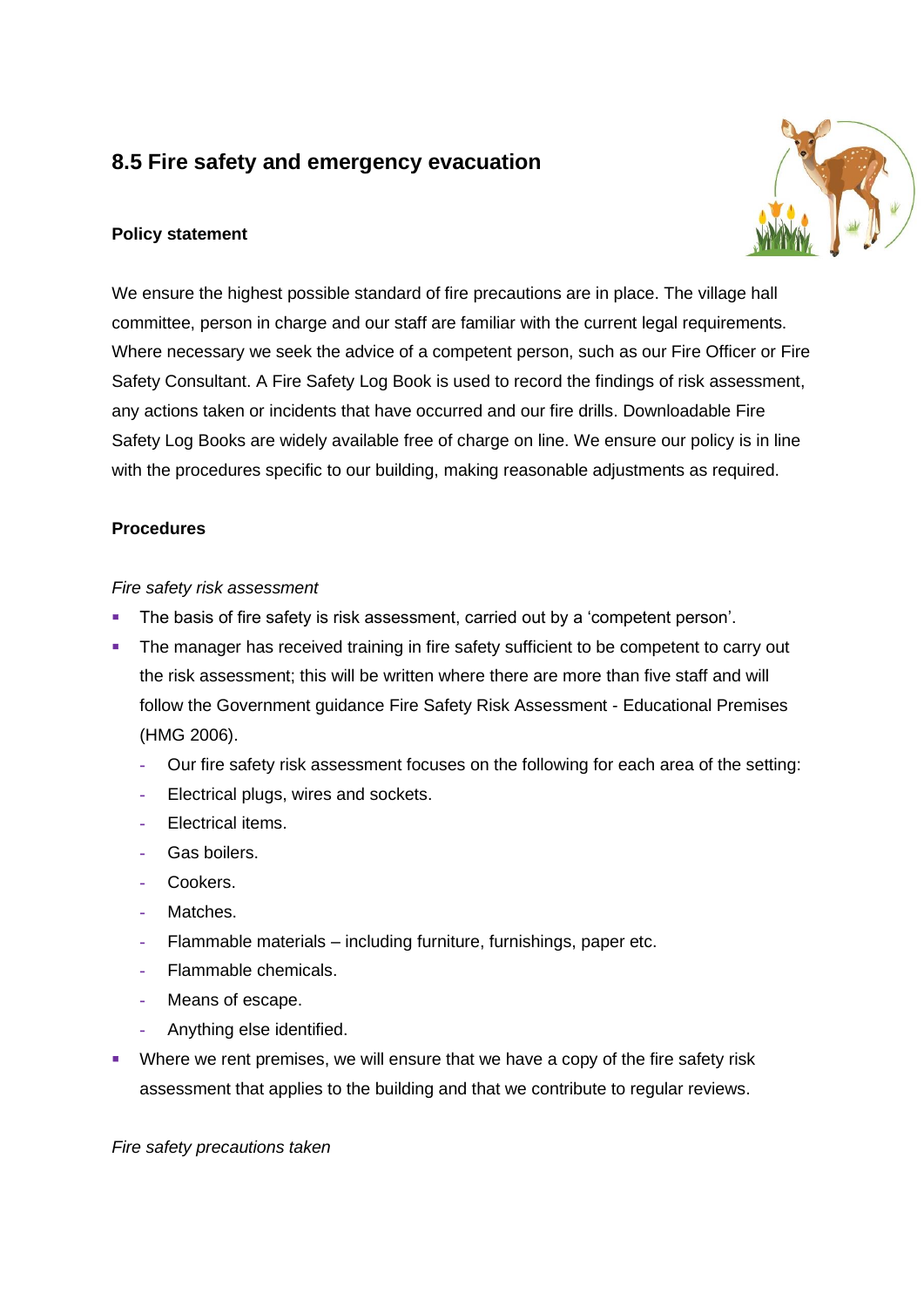- We ensure that fire doors are clearly marked, never obstructed and easily opened from the inside.
- We ensure that smoke detectors/alarms and fire fighting appliances conform to BS EN standards, are fitted in appropriate high-risk areas of the building and are checked as specified by the manufacturer.
- We have all electrical equipment checked annually by a qualified electrician. Any faulty electrical equipment is taken out of use and either repaired or replaced.
- Our emergency evacuation procedures are approved by the Fire Safety Officer and are:
	- **-** clearly displayed in the premises;
	- **-** explained to new members of staff, volunteers and parents; and
	- **-** practised regularly, at least once every six weeks.
- Records are kept of fire drills and of the servicing of fire safety equipment.

# *Emergency evacuation procedure*

- **The fire drill is carried out termly.**
- When a fire drill is to be called by ringing our hand bell, a member of staff will first check that it is safe to go out in to the yard area of the premises.
- One member of staff will call the drill by shouting "Fire".
- **The children are moved to the doors in an orderly fashion and led outside by two** members of staff and away from the building to the outer perimeter. (If the area is safe, all should gather in rear car park, by scout hut, as far away from the building as possible. If area deemed unsafe all should gather by hedge in front car park.)
- Meanwhile, the remaining staff (usually Manager and Deputy) will check the toilets, the main hall including the storage cupboards, kitchen and back rooms. Once these areas have been checked all the remaining staff evacuate the building.
- The Manager must check the kitchen and, on their way, out will collect the following documents:
	- o Register,
	- o Children & Staff Record Sheets,
	- o Visitors Book,
	- o Pre-school mobile phone.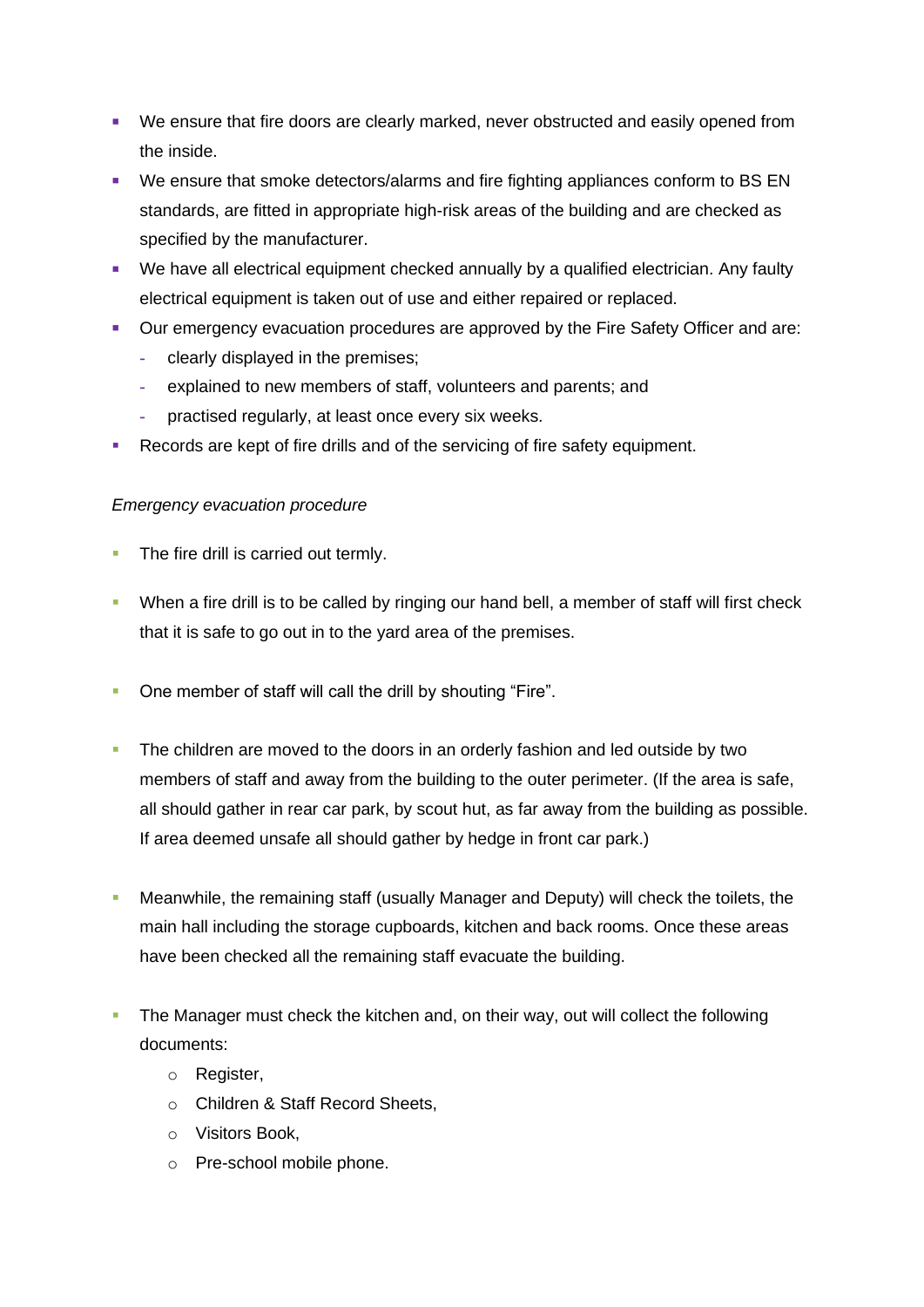- **•** The register is then taken ensuring the presence of all children and staff, and any visitors (checked off from Visitors Book).
- **•** During a practise, once the drill is complete the children are returned to the building in an orderly fashion and asked to sit quietly in the book corner and will be re-counted.
- **•** The register is then checked again to ensure all children are present.
- **•** The staff member checking the gates checks the outside of the building, to ensure all the children are safely inside the main hall building.
- **An entry is made in the Fire Drill Record, giving the date, time taken to evacuate the** building and the Supervisors signature.

# *Fire drills*

We hold fire drills termly and record the following information about each fire drill in the Fire Safety Log Book:

- The date and time of the drill.
- Number of adults and children involved.
- How long it took to evacuate.
- Whether there were any problems that delayed evacuation.
- Any further action taken to improve the drill procedure.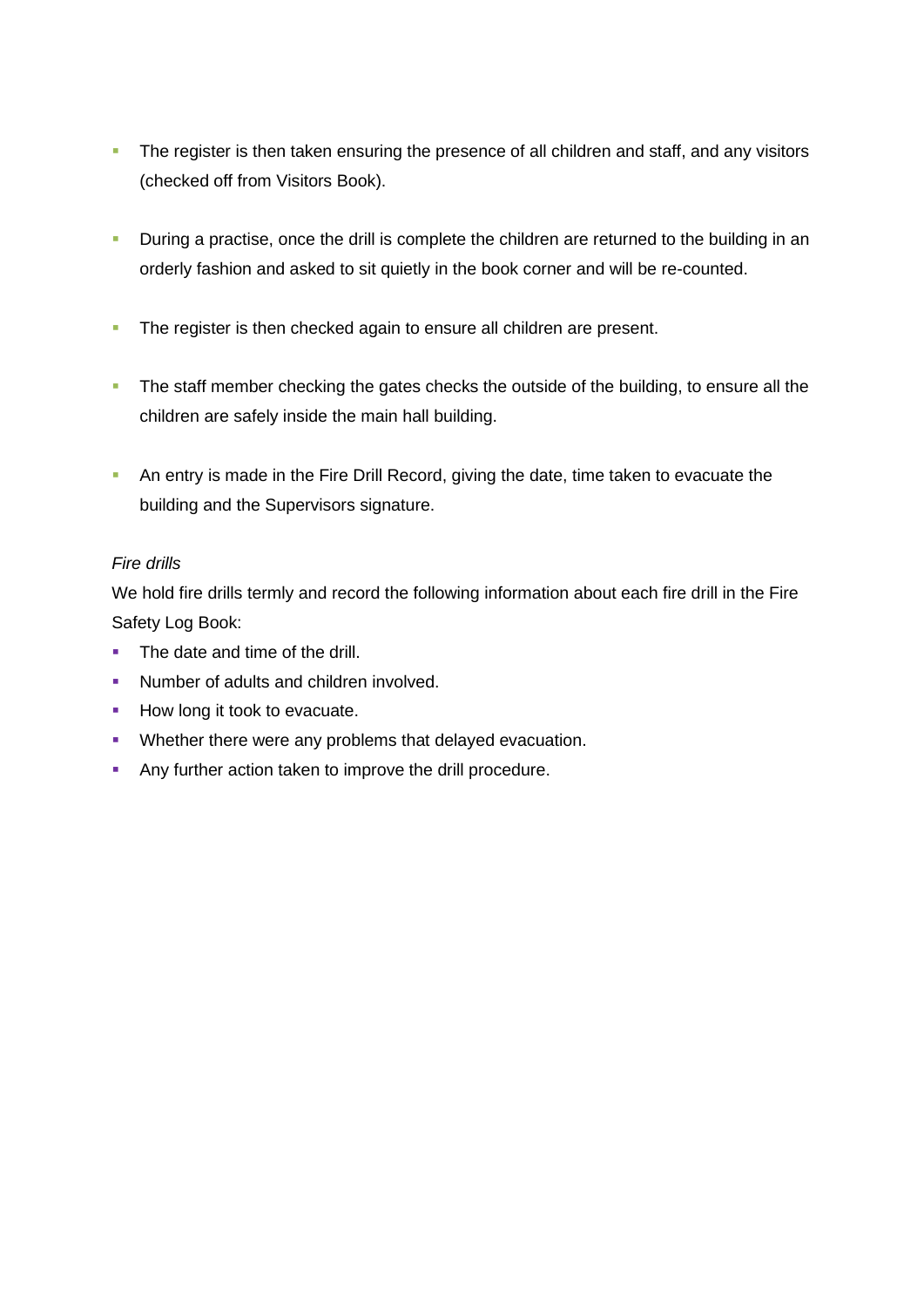# **8.6 Animals in the setting**

### **Policy statement**



As the setting may have to close at short notice at any time during the crisis, alternative arrangements are in place for any pets and animals that currently inhabit the setting. New animals or pets will not be taken on during the COVID-19 outbreak.

Children learn about the natural world, its animals and other living creatures, as part of the Learning and Development Requirements of the Early Years Foundation Stage. This may include contact with animals, or other living creatures, either in the setting or on visits. We aim to ensure that this is in accordance with sensible hygiene and safety controls.

### **Procedures**

### *Animals in the setting as pets*

- We take account of the views of parents and children when selecting an animal or creature to keep as a pet in the setting, as well as any allergies or issues that individual children may have any animals or creatures.
- We carry out a risk assessment with a knowledgeable person accounting for any hygiene or safety risks posed by the animal or creature.
- We provide suitable housing for the animal or creature and ensure this is cleaned out regularly and is kept safely.
- Our staff are knowledgeable of the pet's welfare and dietary needs and ensure that the correct food is offered, at the right times.
- We plan for weekend and holiday care for the animal or creature.
- We register with the local vet and take out appropriate pet care health insurance.
- We make sure all vaccinations and other regular health measures, such as de-worming, are up-to-date and recorded.
- We teach children the correct handling and care of the animal or creature and supervise them always.
- We ensure that children wash their hands after handling the animal or creature and do not have contact with animal soil or soiled bedding.
- We wear disposable gloves when cleaning housing or handling soiled bedding.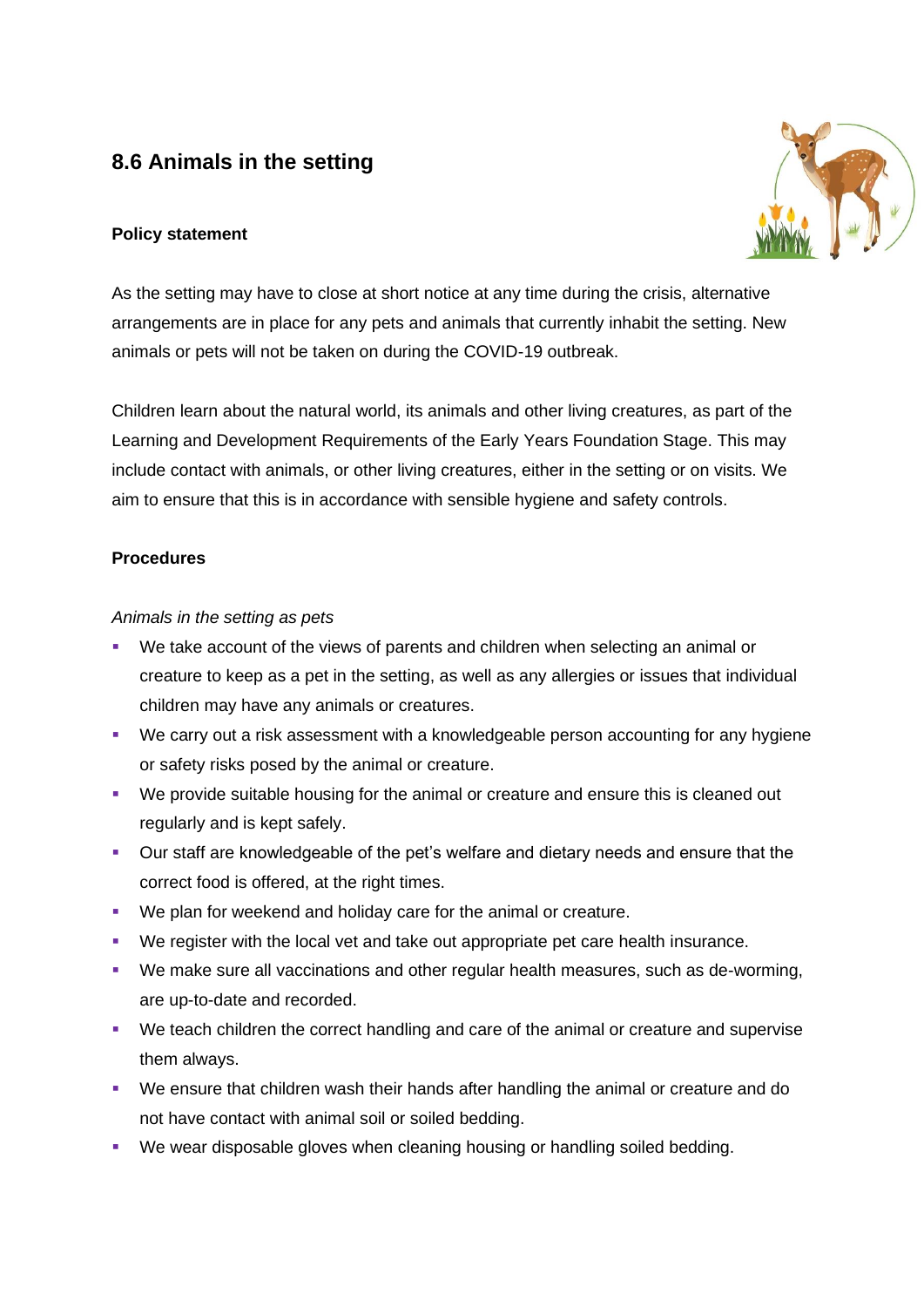- **.** If animals or creatures are brought in by visitors to show the children, they are the responsibility of their owner.
- The owner carries out a risk assessment, detailing how the animal or creature is to be handled and how any safety or hygiene issues will be addressed.

### *Visits to farms*

- Before a visit to a farm, we carry out a risk assessment this may take account of safety factors listed in the farm's own risk assessment, which should be viewed.
- We contact the venue in advance of the visit to ensure that there has been no recent outbreak of E. coli or other infections. If there has been an outbreak, we will review the visit and may decide to postpone it.
- We follow our outings procedure.
- **Children wash and dry their hands thoroughly after contact with animals.**
- Outdoor footwear worn to visit farms is cleaned of mud and debris as soon as possible on departure and should not be worn indoors.
- We advise staff and volunteers who are, or may be, pregnant to avoid contact with ewes and to consult their GP before the visit.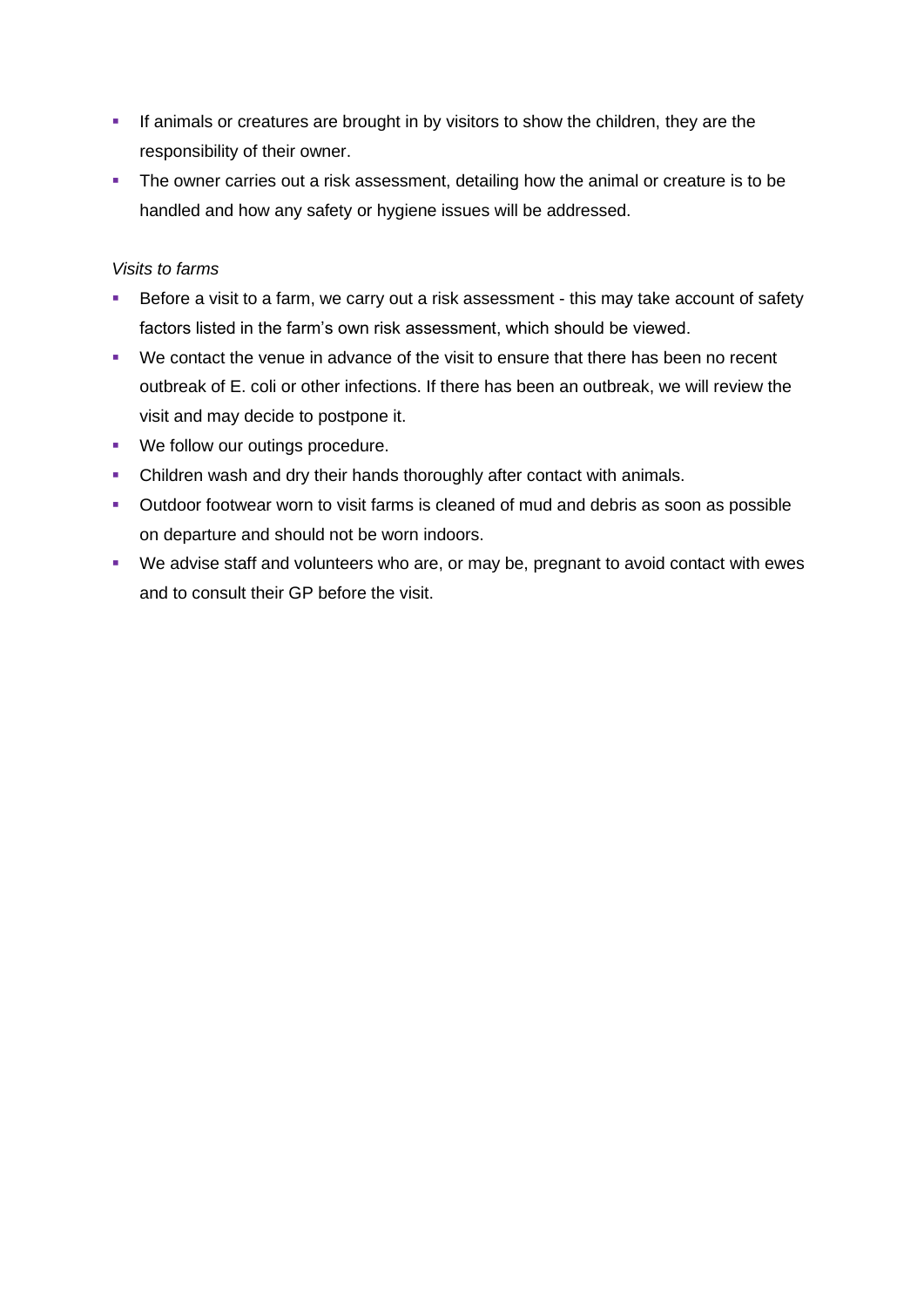# **8.7 No-smoking**

# **Policy statement**



We comply with health and safety regulations and the Safeguarding and Welfare Requirements of the Early Years Foundation Stage in making our setting a no-smoking environment - both indoors and outdoors.

# **Procedures**

- All staff, parents and volunteers are made aware of our No-smoking Policy.
- No-smoking signs are displayed prominently.
- **The No-smoking Policy is stated in information for parents and staff.**
- We actively encourage no-smoking by having information for parents and staff about where to get help to stop smoking if they are seeking this information.
- Staff who smoke do not do so during working hours, unless on a scheduled break and off the premises.
- Staff who smoke during working hours and travelling to and from work must not do so whilst wearing a setting uniform or must at least cover the uniform.
- E-cigarettes are not permitted to be used on the premises.
- Staff who smoke or use e-cigarettes during their scheduled breaks go well away from the premises.
- **EXECT** Staff who smoke during their break make every effort to reduce the effects of odour and passive smoking for children and colleagues
- **EXECT:** Smoking is not permitted in any vehicles belonging to the setting.
- **EXT** Staff are made aware that failure to adhere to this policy and procedures may result in disciplinary action.
- **EXECT** It is a criminal offence for employees to smoke in smoke-free areas, with a fixed penalty of £50 or prosecution and a fine of up to £200.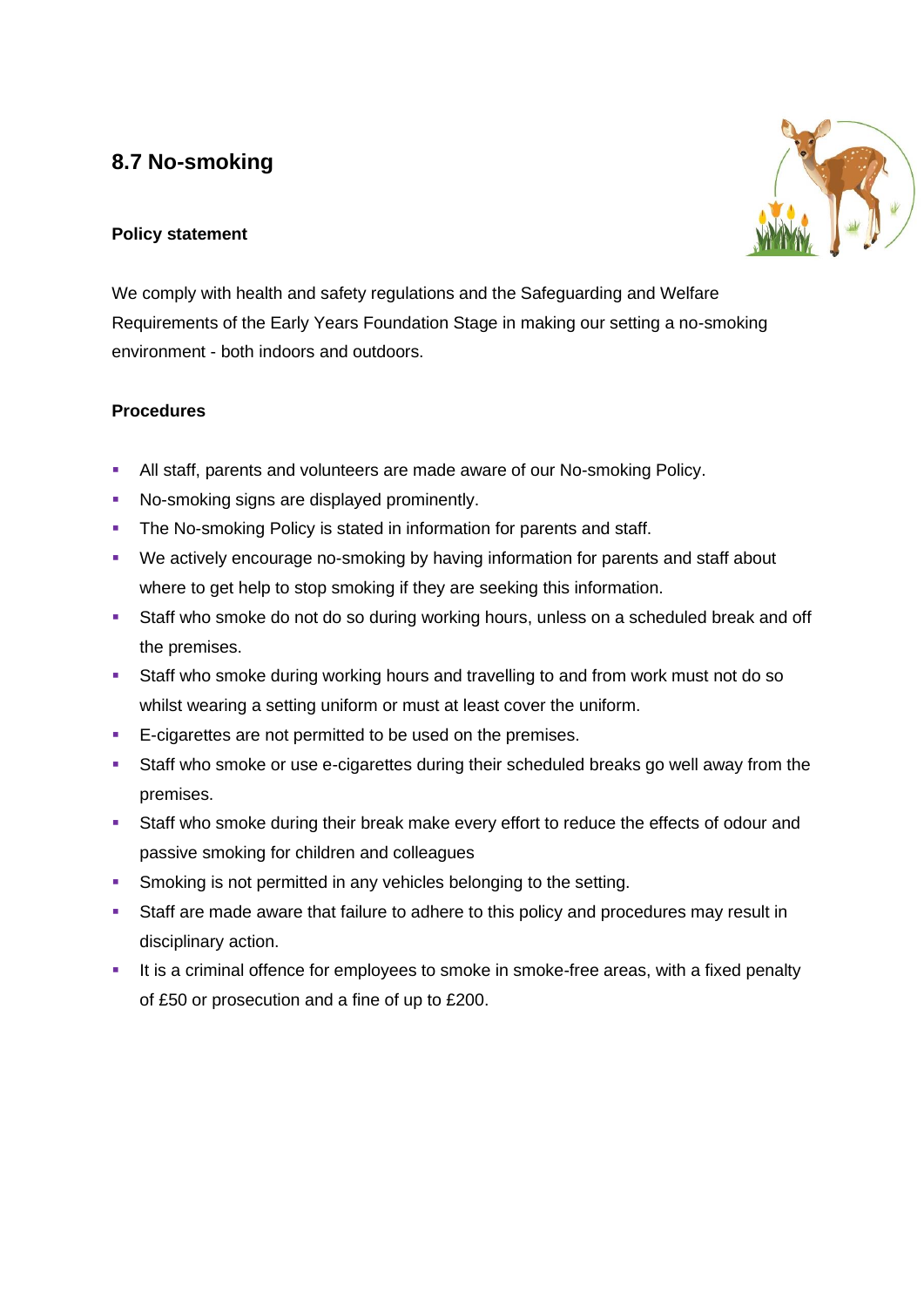# **8.10 Staff personal safety including home visits**



# **Policy statement**

This setting believes that the health and safety of all staff is of paramount importance and that all staff have the right to work in a safe environment. We support safe working both on and off the premises, acknowledging the needs and diversity of children and their family.

# **Procedures**

# *General*

- **EXECT** All staff in the building early in the morning, or late in the evening, ensure doors and windows are locked.
- Where possible, at least the first two members of staff to arrive in the building arrive together, and the last two members of staff in the building leave together.
- Visitors are generally only allowed access with prior appointments and only admitted once their identity has been verified.
- **■** Minimal petty cash is kept on the premises.
- When taking cash to the bank, members of staff are aware of personal safety. Managers carry out a risk assessment and develop an agreed procedure appropriate to the setting, staff and location.
- Members of staff make a note in the diary of meetings they are attending, who they are meeting and when they are expected back.
- **■** Managers have good liaison with local police and ask for advice on safe practice where there are issues or concerns.

# *Home visits*

Where staff members conduct home visits, this is done at the manager's discretion and the following health and safety considerations apply:

- **•** Prior to a home visit the key person and manager undertake a risk assessment that is specific to the visit being undertaken.
- **■** Members of staff normally do home visits in pairs usually the manager/deputy manager with the key person.
- Each home visit is recorded in the diary with the name and address of the family being visited, prior to the visit taking place.